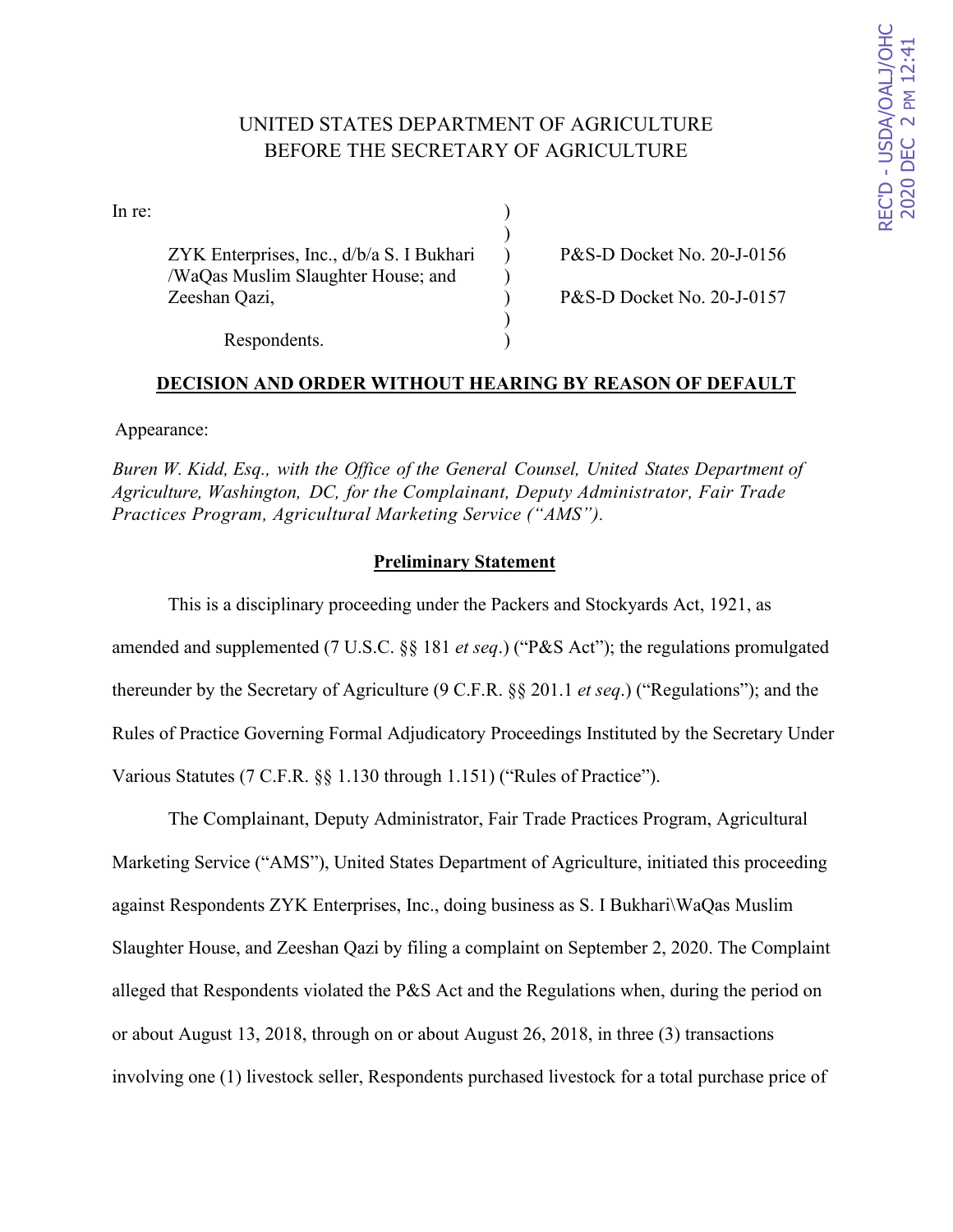\$100,905.60, but failed to pay the full purchase price of the livestock; and during the period on or about March 11, 2018 through on or about July 22, 2018, in sixteen (16) transactions involving one (1) livestock seller, Respondents purchased livestock for a total amount of approximately \$204,018.93, and failed to pay, when due, the full purchase price of livestock.

Respondent was duly served with a copy of the Complaint and did not file an answer within the twenty-day period prescribed by section 1.136 of the Rules of Practice (7 C.F.R. §  $1.136$ ).<sup>1</sup>

On October 14, 2020, Complainant filed a Motion for Decision Without Hearing by Reason of Default ("Motion for Default") and Proposed Decision Without Hearing by Reason of Default ("Proposed Decision"). Respondent has not filed any objections to Complainant's Motion for Default or Proposed Decision.<sup>2</sup>

Failure to file a timely answer or failure to deny or otherwise respond to allegations in the Complaint shall be deemed, for purposes of this proceeding, an admission of the allegations in the Complaint, unless the parties have agreed to a consent decision. 7 C.F.R. § 1.136(c). Other than a consent decision, the Rules of Practice do not provide for exceptions to the regulatory

<sup>&</sup>lt;sup>1</sup> United States Postal Service records reflect that the Complaint was sent to Respondent's President and 100% shareholder via certified mail and delivered on September 15, 2020. Respondent had twenty (20) days from the date of service to file a response. 7 C.F.R. § 1.136(a). Weekends and federal holidays shall be included in the count; however, if the due date falls on a Saturday, Sunday, or federal holiday, the last day for timely filing shall be the following workday. 7 C.F.R. § 1.147(h). In this case, Respondent's answer was due on or before October 5, 2020. Respondent has not filed an answer in this matter.

<sup>&</sup>lt;sup>2</sup> United States Postal Service records reflect that the Motion for Default and Proposed Decision were sent to Respondent's President and 100% shareholder via certified mail and delivered on November 2, 2020. Respondent had twenty (20) days from the date of service to file objections thereto. 7 C.F.R. § 1.139. Weekends and federal holidays shall not be included in the count; however, if the due date falls on a Saturday, Sunday, or federal holiday, the last day for timely filing shall be the following workday. 7 C.F.R. § 1.147(h). In this case, Respondent's objections were due by November 23, 2020. Respondent has not filed any objections.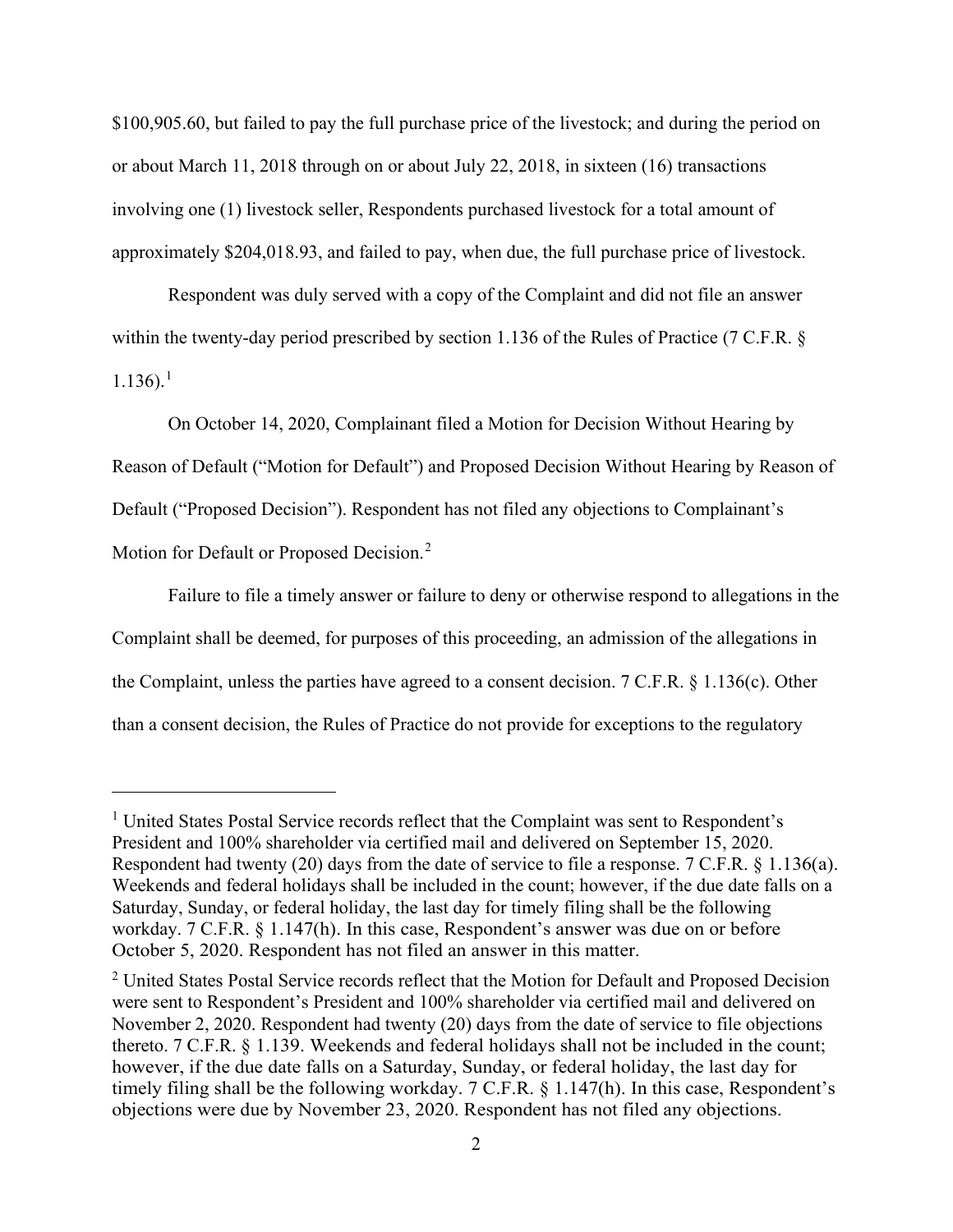consequences of an untimely filed answer where, as in the present case, no meritorious objections have been filed.<sup>3</sup>

As Respondent failed to answer the Complaint, and upon Complainant's motion for the issuance of a decision without hearing by reason of default, this Decision and Order is issued without further procedure or hearing pursuant to section 1.139 of the Rules of Practice (7 C.F.R. § 1.139).

### **Findings of Fact**

- 1. Respondent ZYK Enterprises, Inc., doing business as S. I. Bukhari\WaQas Muslim Slaughter House (Respondent ZYK), is a corporation whose business mailing address is 17658 W. Snoqualmie River Road NE, Duvall, WA 98019.
	- a. Respondent ZYK is, and at all times material herein, was:
		- i. Engaged in the business of buying livestock in commerce for the purposes of slaughter; and
		- ii. A packer within the meaning of and subject to the provisions of the P&S Act.
- 2. Zeeshan Qazi (Respondent Qazi) is an individual whose current address is in the State of Washington. His address will not be stated to protect Respondent Qazi's privacy but will be provided to the Hearing Clerk, United States Department of Agriculture, for the purpose of service.
	- a. Respondent Qazi is, and at all times material herein, was:
		- i. President and 100% owner/shareholder of Respondent ZYK;
		- ii. Responsible for the day-to-day direction, management, and control of Respondent ZYK;

<sup>3</sup> 7 C.F.R. § 1.139; *see supra* note 2.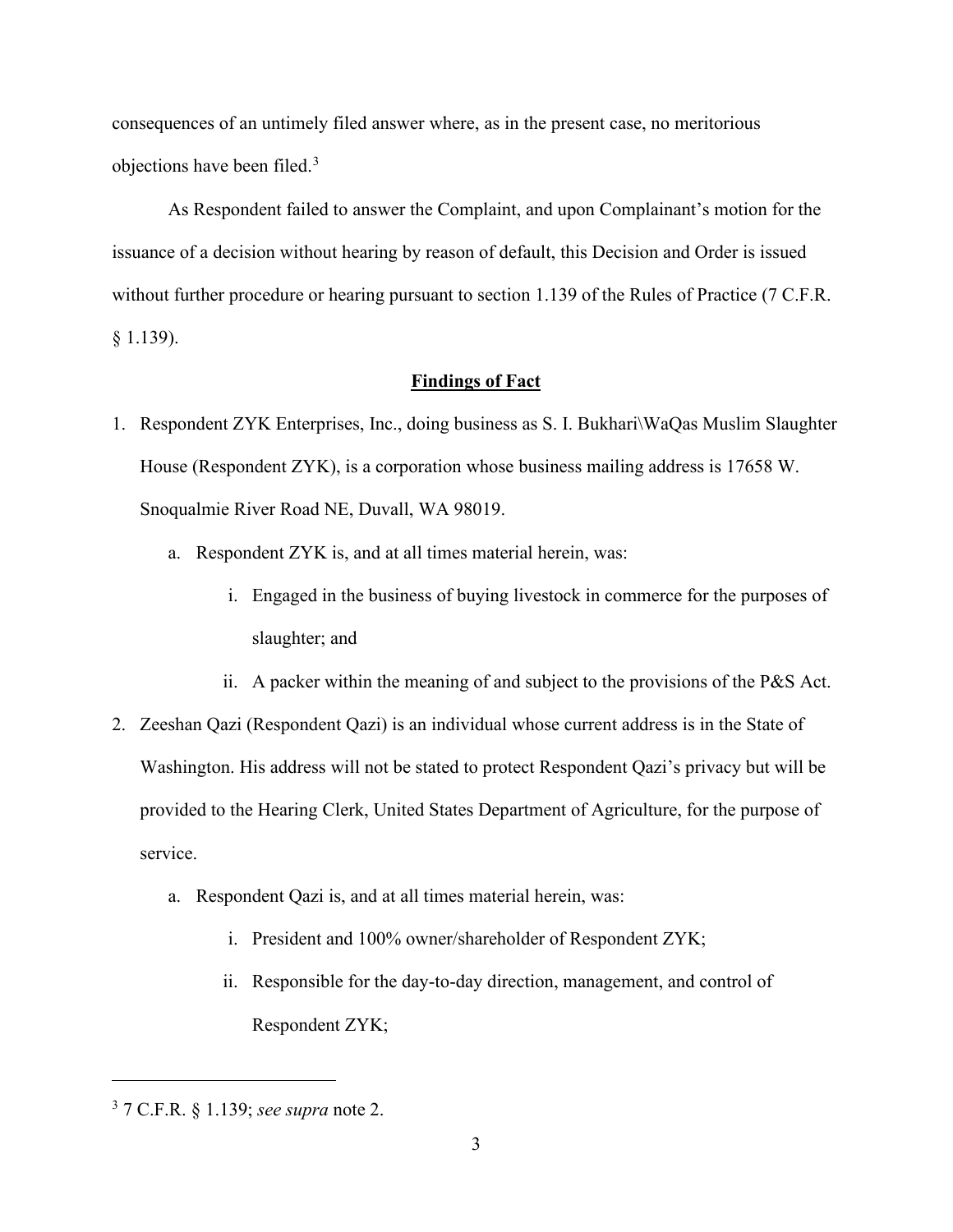- iii. Engaged in the business of buying livestock in commerce for the purposes of slaughter; and
- iv. A packer within the meaning of and subject to the provisions of the Act.
- 3. On July 7, 2014, the Packers and Stockyards Program, Grain Inspection, Packers and Stockyards Administration sent Respondents a Notice of Violation (NOV), via certified mail, informing Respondents that Respondents had failed to pay for livestock purchases when due during the period of August 21, 2013, through November 25, 2013, in violation of Section 409(a) (7 U.S.C. § 228b(a)) of the P&S Act, as amended and supplemented. The NOV further informed Respondents that failure to pay for livestock by close of the next business day is a violation of the P&S Act and Regulations and that failure to correct its business practices and bring them into statutory and regulatory compliance could subject them to disciplinary action. Notwithstanding the NOV, Respondents continued to engage in business as a packer buying livestock in commerce without paying, when due, the full purchase price of the livestock, as required by the Act.
- 4. During the period on or about August 13, 2018, through on or about August 26, 2018, in three (3) transactions involving one (1) livestock seller, Respondents purchased livestock for a total purchase price of \$100,905.60, but failed to pay the full purchase price of the livestock. To date, upon information and belief, \$8,722.60 remains unpaid.
- 5. During the period on or about March 11, 2018 through on or about July 22, 2018, in sixteen (16) transactions involving one (1) livestock seller, Respondents purchased livestock for a total amount of approximately \$204,018.93, and failed to pay, when due, the full purchase price of livestock. Respondents paid for these transactions between eight (8) and twentyeight (28) days late.

4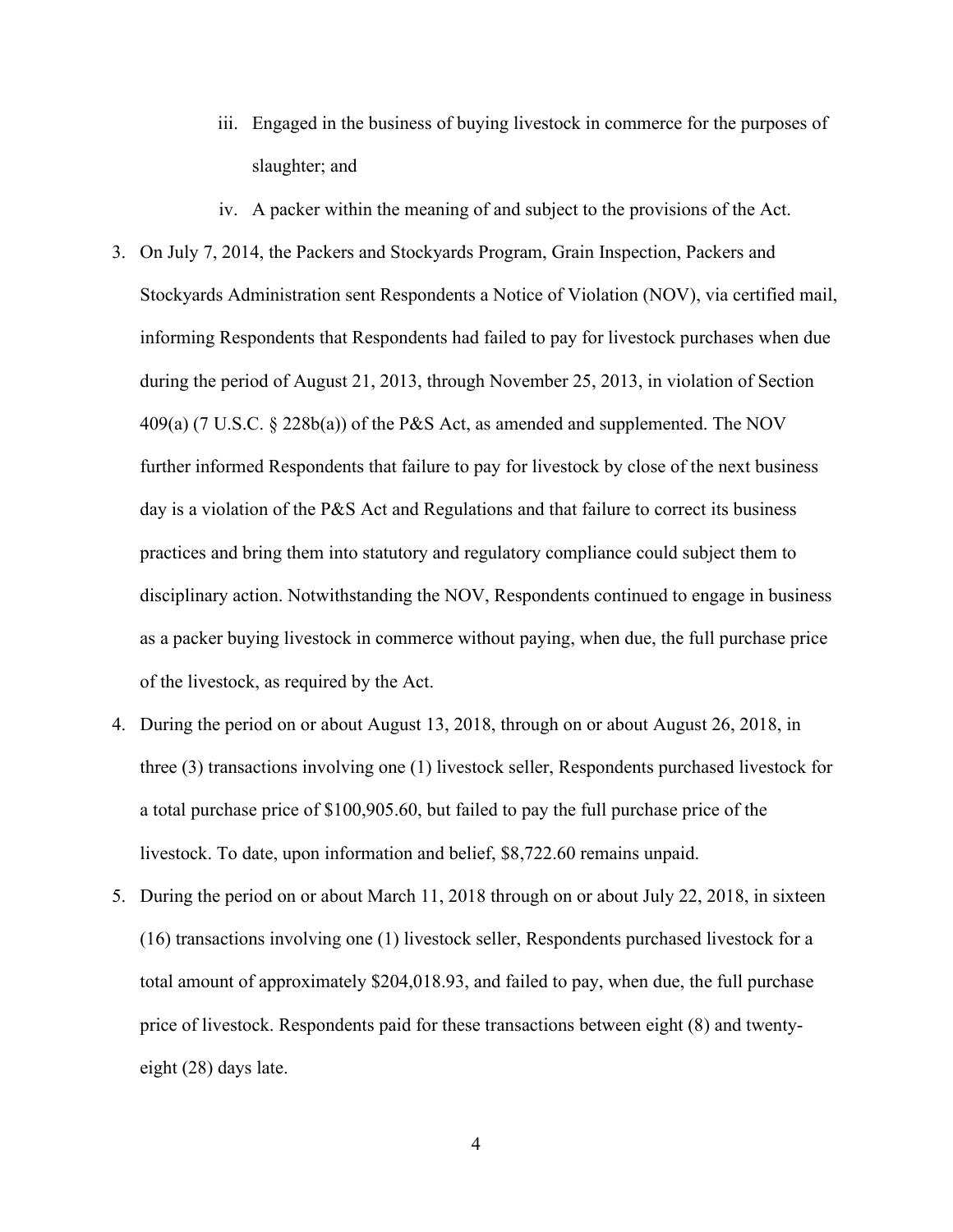#### **Conclusions**

- 1. The Secretary of Agriculture has jurisdiction in this matter.
- 2. By reason of the facts above, Respondents willfully violated sections 202(a) and 409 of the Act (7 U.S.C. §§ 192(a) and 228b) and, therefore, the following Order is issued.

## **ORDER**

- 1. Complainant's Motion for Decision Without Hearing by Reason of Default is GRANTED.
- 2. Respondents, their agents and employees, directly or through any corporate or other device, in connection with operations subject to the Packers and Stockyards Act, shall cease and desist from engaging in operations subject to the act without paying timely for each and every livestock transaction and purchase from sellers of livestock.
- 3. Respondents are, jointly and severally, assessed a \$36,000.00 civil penalty, to be paid immediately upon the final and effective date of this order. The payment shall be a check or money order payable to the United States Treasury and include the docket number of this proceeding in the memo line. The payment shall be sent to the following address:

USDA, Fair Trade Practices Program Packers and Stockyards Division P.O. Box 979064 St. Louis, MO 63197-9000

 This Decision and Order shall be final and effective without further proceedings thirtyfive (35) days after service unless an appeal to the Judicial Officer is filed with the Hearing Clerk within thirty (30) days after service, as provided in sections 1.139 and 1.145 of the Rules of Practice (7 C.F.R. §§ 1.139 and 1.145).